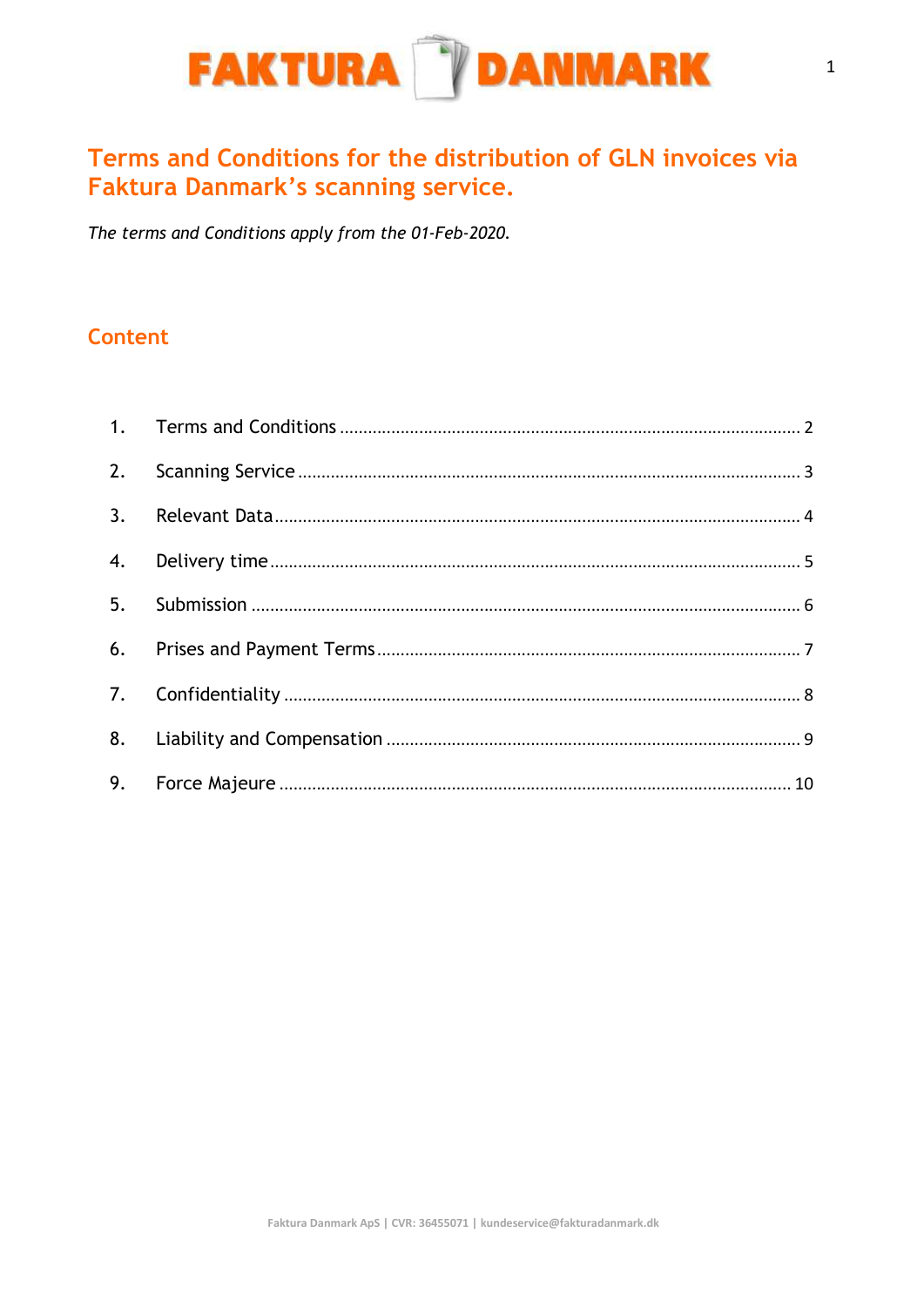

#### 1. Terms and Conditions

When creating or submitting invoices to Faktura Danmark, you hereby accept any applicable terms and conditions.

Changes to the terms and conditions can be done with 1 month's notice without any other separate information given. However, we inform our customers via our webpage if the terms and conditions change.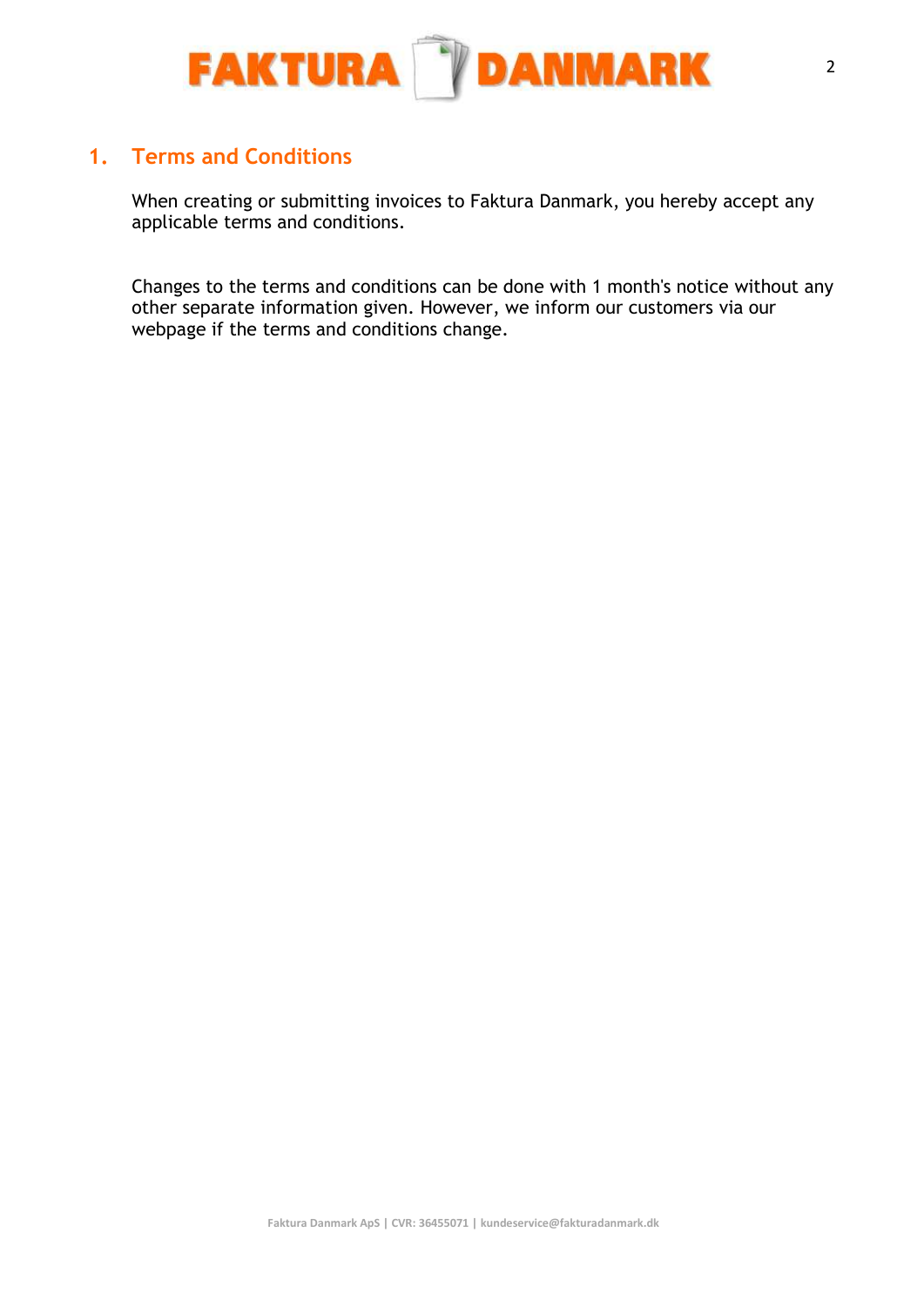

## 2. Scanning Service

Faktura Danmark provides human resources, production equipment and software available to the customer for the provision of e-invoicing to GLN recipients.

The received invoices are converted and the part of the relevant data there appears is scanned.

Relevant data that cannot be scanned electronically is entered manually.

The scanned / entered data is transmitted electronically, in the form of an OIO-UBL document (OIO-XML document), through an extern supplier, to the GLN recipient via the e-invoicing system NemHandel (also known as VANS) along with a PDF document (TIFF-document) that displays the original invoice. Copy of the original invoice is there for embedded in the transmission. Recipients will therefore always receive a copy of the original invoice.

Faktura Danmark only handles the delivery to NemHandel. The transmission between NemHandel and the recipient is not the responsibility of Faktura Danmark. However, we will track the invoice if it is not received bye the recipient and the customer reports it.

Every week, a status report is sent via e-mail confirming delivery processed invoices.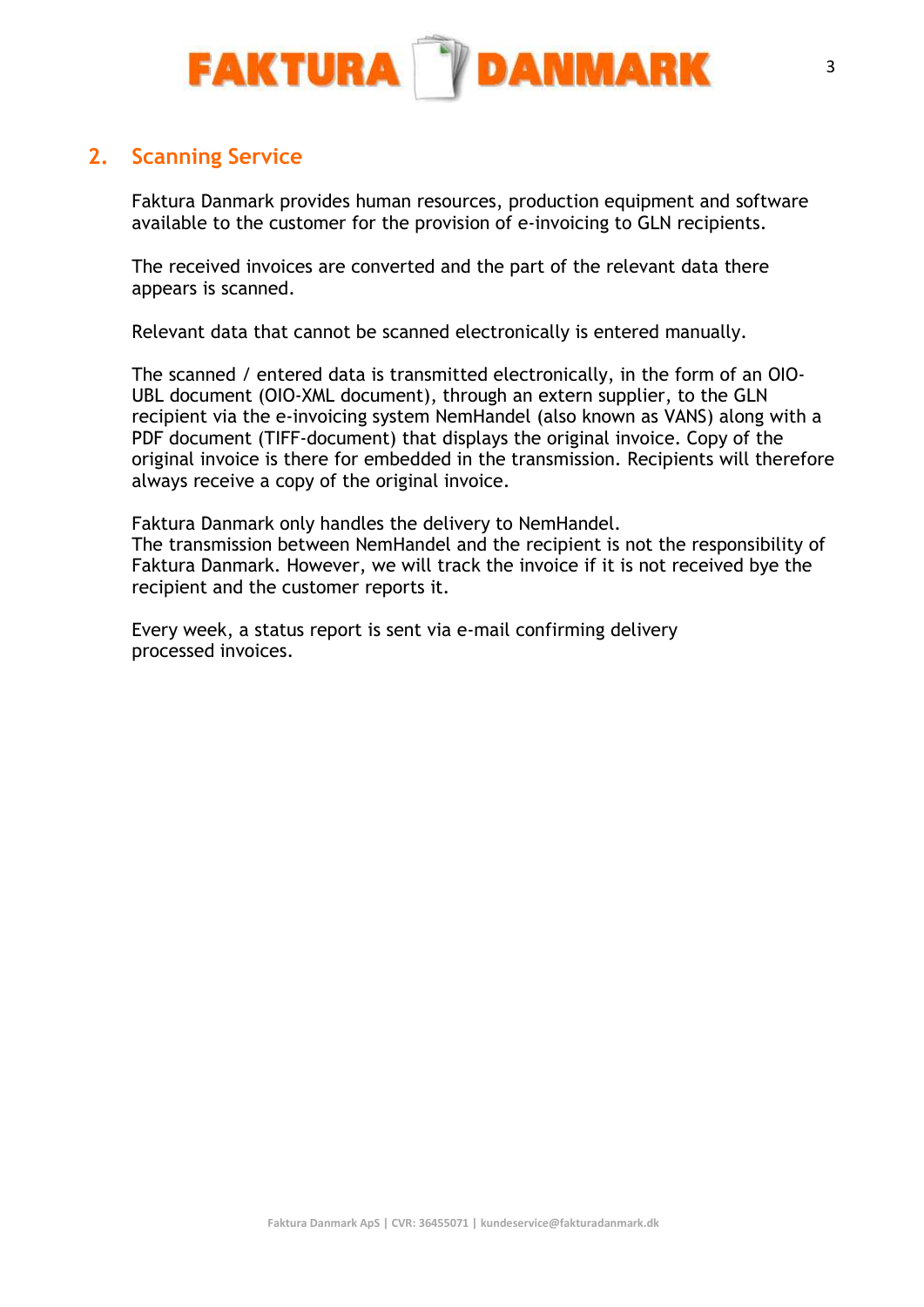

## 3. Relevant Data

The following information is needed on the invoice:

- o Authority order, or requisition number \*
- o GLN formerly called EAN location number \*
- o Authority reference \*
- o Creditors and debtor's CVR / VAT number.
- o Invoice type: credit note/invoice
- o Invoice date
- $\circ$  Invoice number
- o Invoice total amount
- o VAT
- o OCR-line, bank account or IBAN and SWIFT number.
- o Authority account string
- o Currency code
- o Due Date
- $\circ$  Indication of whether the claim has been handed over to a third man

\* Must be informed by your customer in connection with their order delivery to the sender.

Incorrect information will be corrected and retried to the GLN recipient when the information is obtained from the sender or otherwise obtained.

If the above information is missing or incorrect, an error fee will be charged according to the current price list per submitted invoice except for the very first time.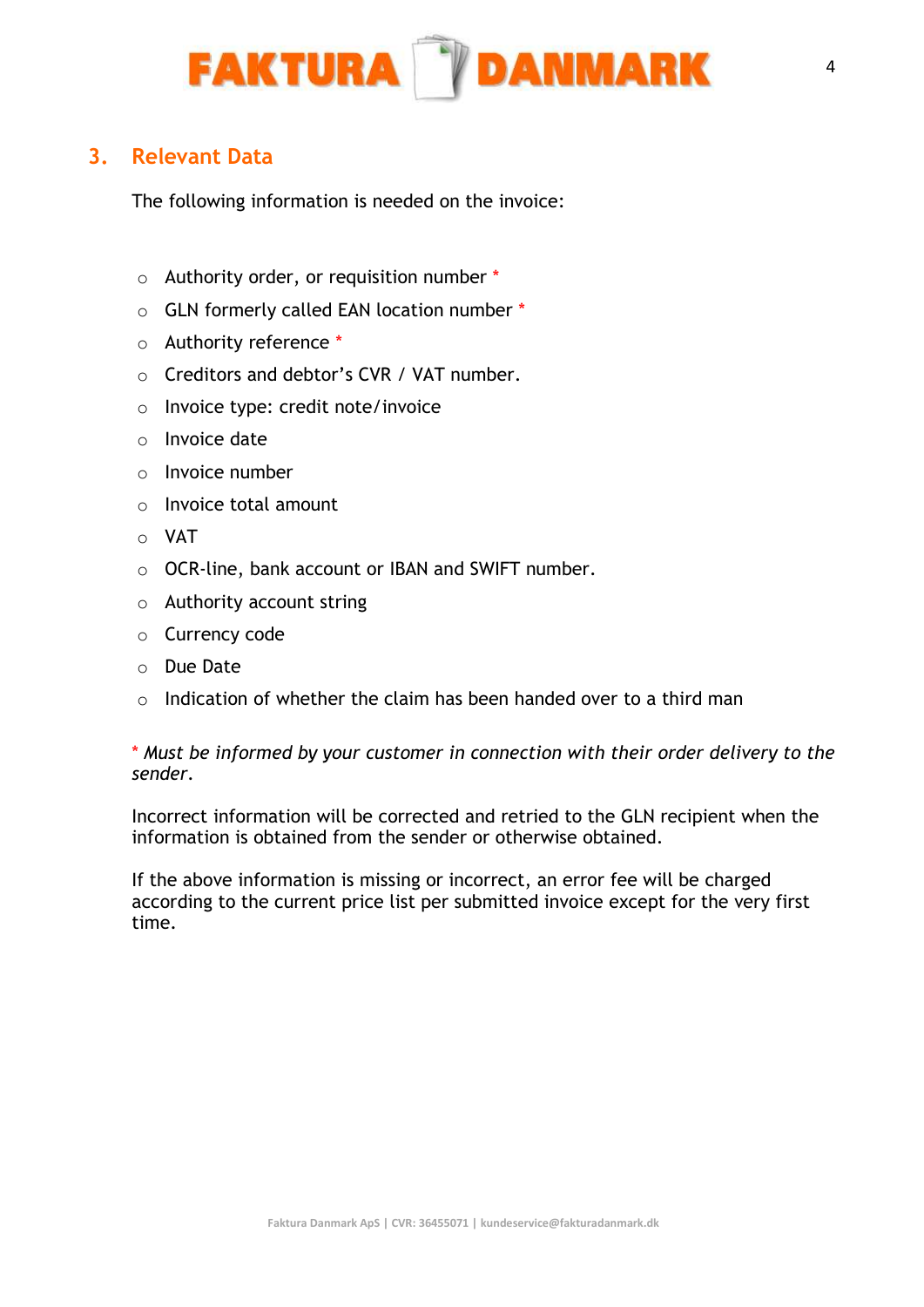

## 4. Delivery time

All invoices are attempted to be dispatched according to the delivery process time, after the invoice has been received at Faktura Danmark. The processing time is Monday to Friday exclusive holidays.

Processing time is an indication, not guaranteed.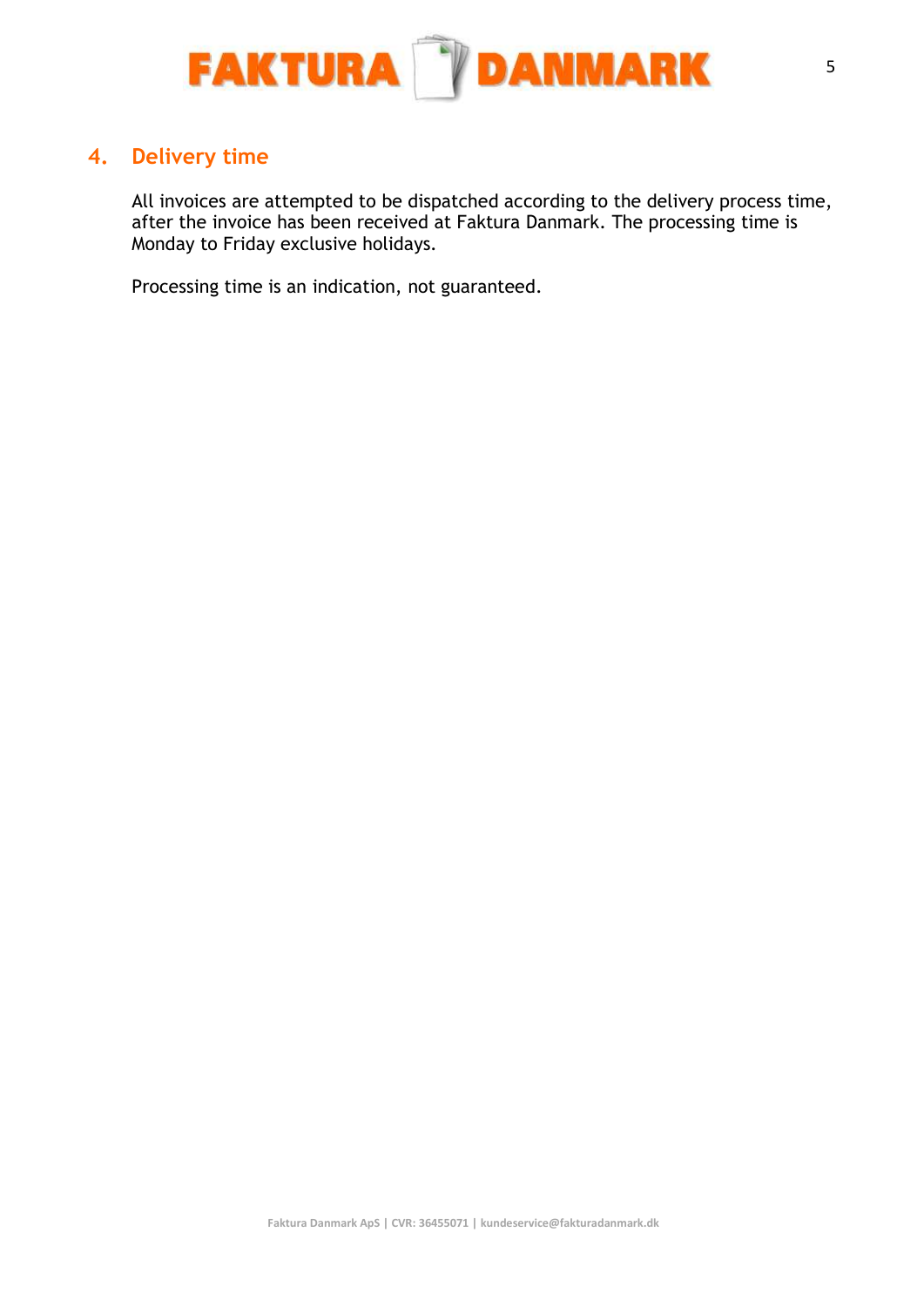

## 5. Submission

Invoices are sent to Faktura Danmark at the customer's own risk. There is one receipt given for first received e-mail.

Scanning can be done via e-mail addresses specifically for the wanted service. If the invoice is sent to the wrong e-mail address, the price will be for the invoiced requested / ordered email address-specific service.

Different invoices may be sent in the same file. But separation of the invoices will be charged. Each invoice must be maximum be up to 1 megabyte.

Submission per mail is done by sending the order to the mail address. There may be different invoices to different GLN recipients in the same envelope.

Submitting invoices by mail is done at the customer's own responsibility. Otherwise referred to PostNord A/S's Terms and Conditions for Domestic Letters.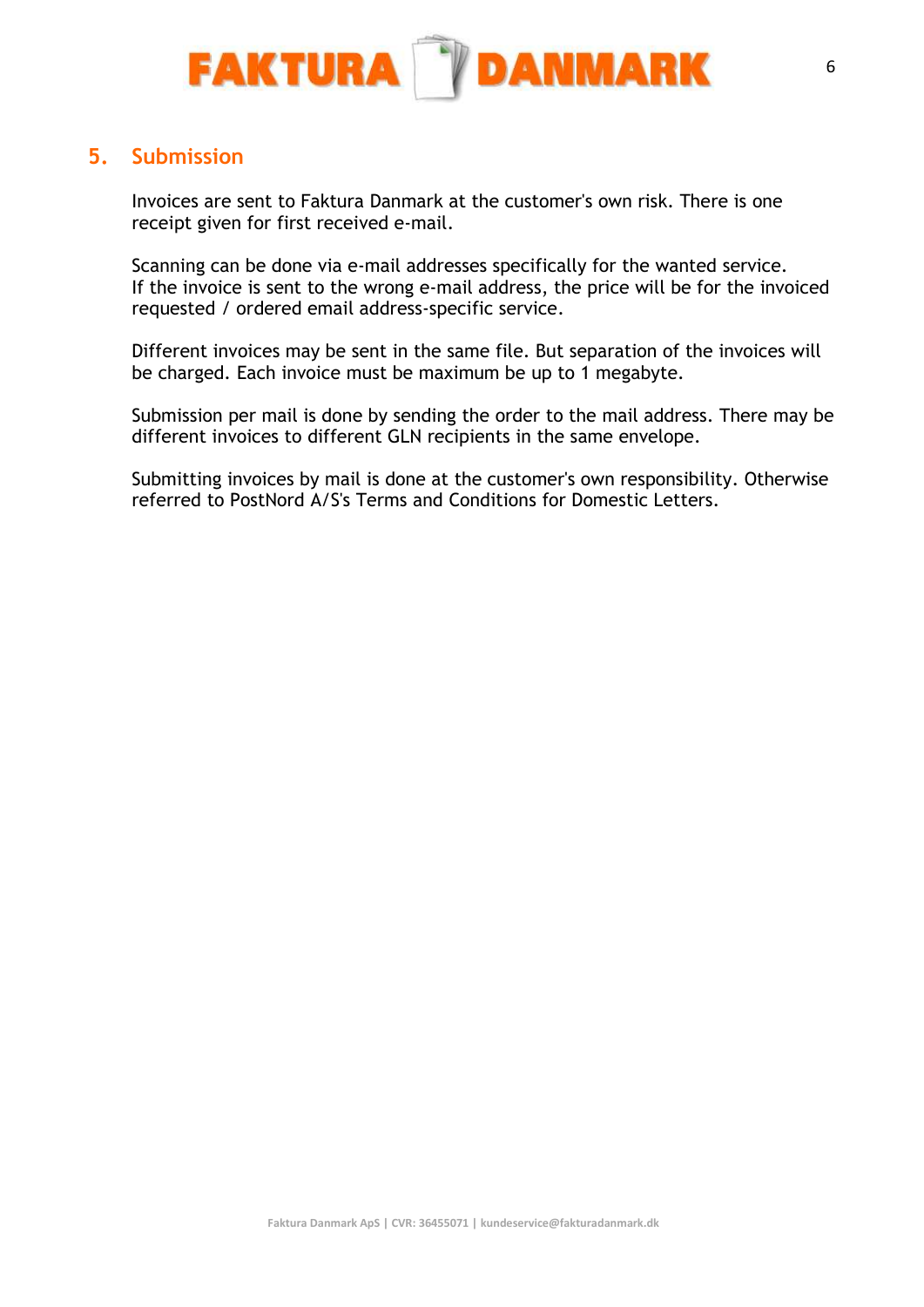

#### 6. Prises and Payment Terms

The price for each invoice is determined according to the current price list. Prices can change at 1 month notice.

The customer is responsible for correct fee on posted mail. If not, PostNord will charge you an extra fee.

Charging is done monthly with a minimum consumption, according to the current pricelist. Minimum consumption will not be invoiced if there haven't been any transactions during that period.

A billing fee is added according to the current pricelist.

The bill will be sent to the recipient registered CVR / VAT number. If it isn't possible to find an address based on the CVR number provided the bill will be sent to the address registered in www.cvr.dk.

The bill contains a specification of the number of invoices processed.

Private customers will be charged according to the information's given when registrating as a customer via our webpage.

Payment is due at the 10. Day of the month. Payment service is due on the 1. Day of the month. In the case of non-payment after the due date, a reminder fee is imposed with immediate payment as due date. After the 1. payment reminder, the service is closed.

Payment terms can be changed with one month's notice.

By repeating delays in payment, Faktura Danmark reserves the right to impose payment service or may require a deposit calculated from coverage of estimated consumption.

If the customer declares bankruptcy, the service is immediately closed, and the claim is charged.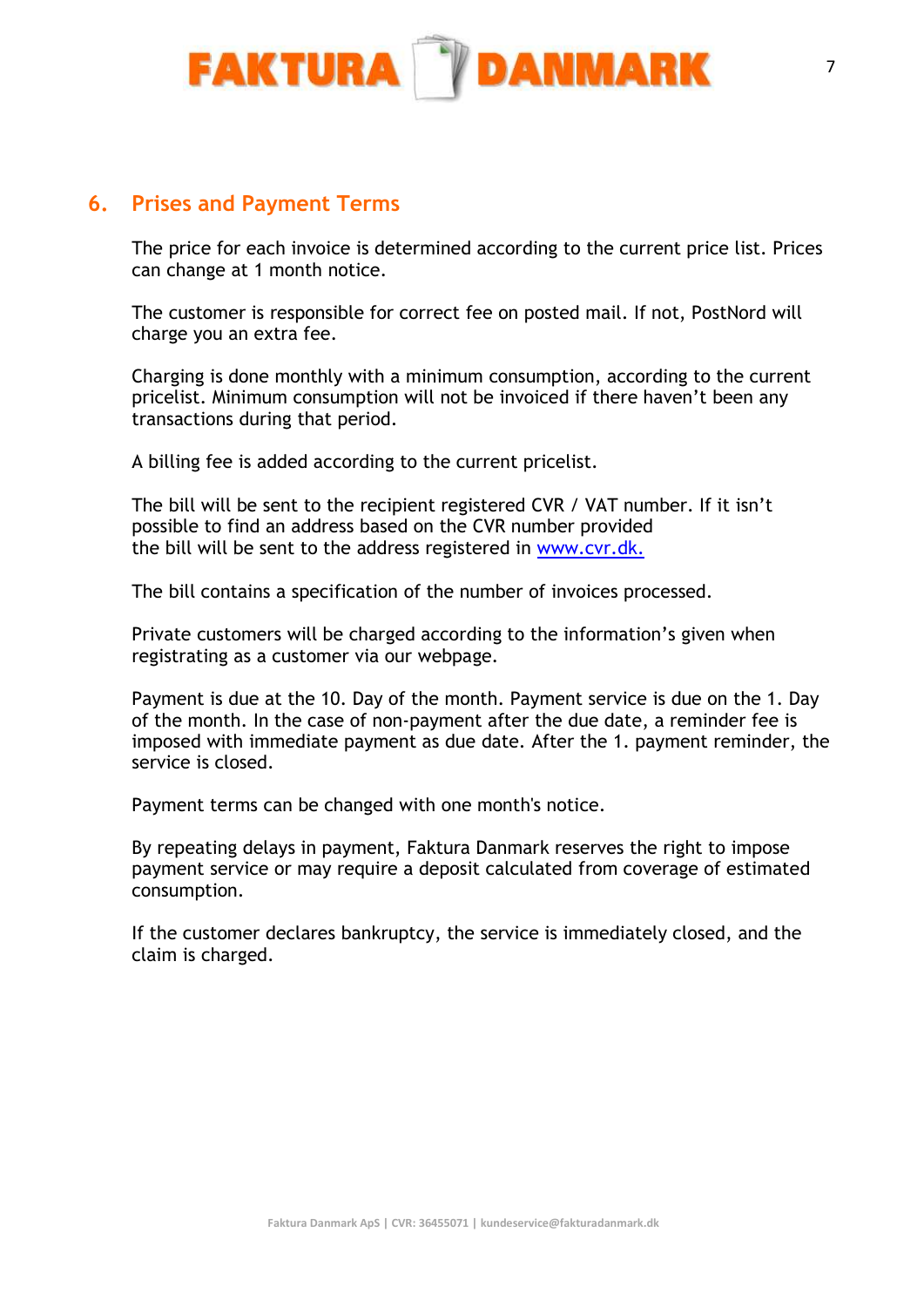

# 7. Confidentiality

Faktura Danmark has a duty of confidentiality regarding any matter that is not made publicly available by the customer or by third parties.

The responsibility of confidentiality continues until the matter has not become publicly available.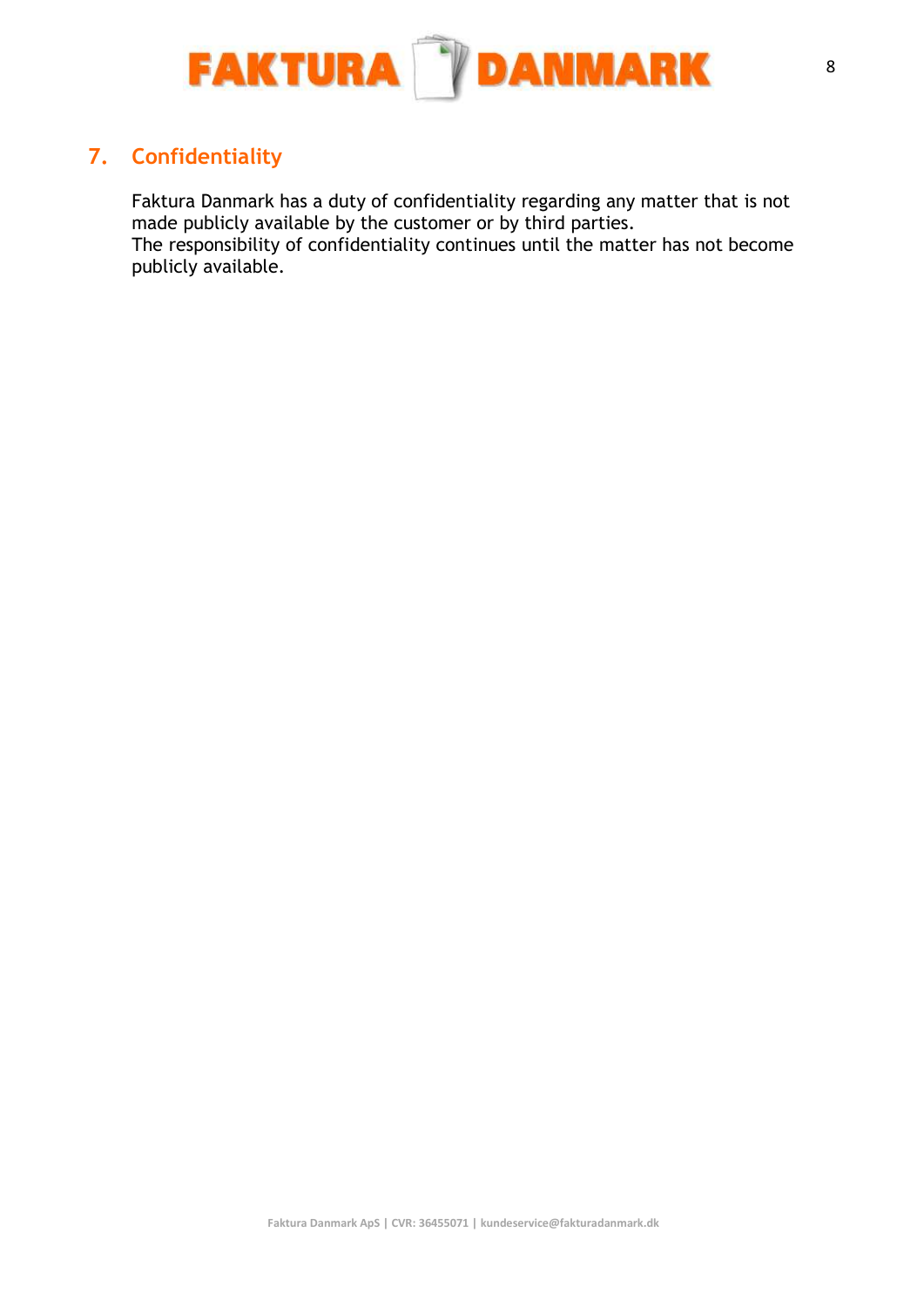

## 8. Liability and Compensation

Faktura Danmark is not responsible for the content of the submitted envelopes / emails. The Customer is responsible for ensuring that the material provided is not in breach with Danish legislation, including GDPR.

All invoices received are scanned and stored electronically at Faktura Danmark (until charging from Faktura Danmark to the customer), then the OIO-UBL document (OIO-XML document) is stored in NemHandel up to 5 years, according to the Danish legislation. After receiving Invoices, Faktura Danmark is solely responsible for the customer's direct expenses due to restoring lost data.

Faktura Danmark does not compensate for delays in delivery to the recipient.

Faktura Danmark is free of liability for errors or missing information. However, a credit note, and new invoice will be sent free of charge if the error is caused by Faktura Danmark.

The customer is responsible for checking that the status report is in accordance with the sent invoices, and immediately contact Faktura Danmark if there is any inconsistencies in this.

Faktura Danmark is not responsible for any loss done to the customer as a result of late payments. This is a between the customer and their customers.

Faktura Danmark is also not responsible for delay or loss of operation, time losses, profit losses or other indirect losses for the customer, unless these are caused intentional or grossly negligent.

The total compensation is maximized to an amount equal to that of the customer scan revenue at Faktura Danmark within the previous 12 months, however, max. DKK 1,000.00 per claim.